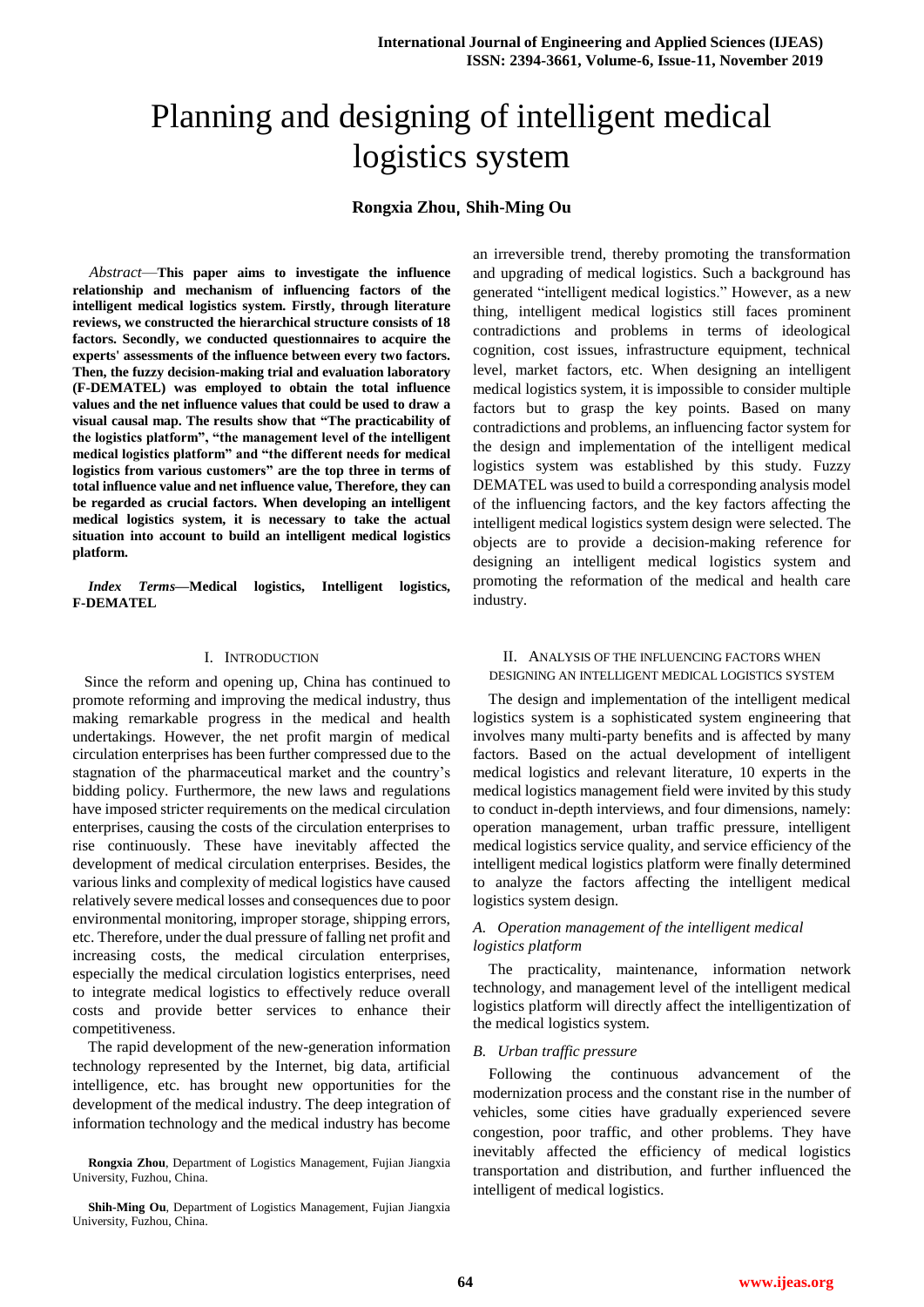# *C. Service quality of intelligent medical logistics*

Under an increasingly fierce market competition environment, how to improve the service quality and level of the intelligent logistics system is the original intention of designing an intelligent medical logistics system. The quality and level of logistics services can be reflected by customer satisfaction with the services, different needs for medical logistics from various customers, working attitude of logistics personnel, and the degree of corporate investment.

#### *D. Service benefits of intelligent medical logistics*

The degree of ability of logistics personnel on the characteristics of medicinal products, the degree of protection on the products, the connectivity of all aspects of logistics activities, and the degree of acceptance of customers on intelligent medical logistics will affect the efficiency of the intelligent medical logistics services. All of the above factors should be taken into account.

Based on the analysis of the influencing factors on the intelligent medical logistics system design, the influencing factor system of the intelligent medical logistics design was preliminarily established by this paper, which included 18 factors in six dimensions as shown in Table 1:

Table 1. Influencing factors of the intelligent medical

| logistics system                                      |                                                                                                      |  |  |  |  |  |  |  |  |
|-------------------------------------------------------|------------------------------------------------------------------------------------------------------|--|--|--|--|--|--|--|--|
| Dimensions                                            | Influencing factors                                                                                  |  |  |  |  |  |  |  |  |
|                                                       | The practicality of the intelligent medical logistics<br>platform (F1)                               |  |  |  |  |  |  |  |  |
| Operation<br>management of the<br>intelligent medical | Maintenance of the intelligent medical logistics platform<br>(F2)                                    |  |  |  |  |  |  |  |  |
| logistics platform                                    | Intelligent information network technology (F3)                                                      |  |  |  |  |  |  |  |  |
|                                                       | Management level of the intelligent medical logistics<br>platform (F4)                               |  |  |  |  |  |  |  |  |
|                                                       | Urban population base (F5)                                                                           |  |  |  |  |  |  |  |  |
| traffic<br>Urban                                      | Urban traffic congestion (F6)                                                                        |  |  |  |  |  |  |  |  |
| pressure                                              | Urban travel route layout (F7)                                                                       |  |  |  |  |  |  |  |  |
|                                                       | Urban road conditions (F8)                                                                           |  |  |  |  |  |  |  |  |
|                                                       | Customer satisfaction with the logistics services (F9)                                               |  |  |  |  |  |  |  |  |
| Service quality of                                    | Different customer needs for medical logistics from                                                  |  |  |  |  |  |  |  |  |
| intelligent<br>the                                    | various customers (F10)                                                                              |  |  |  |  |  |  |  |  |
| medical logistics                                     | The working attitude of the logistics personnel (F11)                                                |  |  |  |  |  |  |  |  |
|                                                       | Degree of corporate investment (F12)                                                                 |  |  |  |  |  |  |  |  |
|                                                       | Degree of ability of logistics personnel<br>the<br>on<br>characteristics of medicinal products (F13) |  |  |  |  |  |  |  |  |
|                                                       | Degree of protection of the medicinal products during<br>the logistics process (F14)                 |  |  |  |  |  |  |  |  |
| Service benefits of<br>intelligent<br>the             | The cohesiveness of various parts of medical logistics<br>activities (F15)                           |  |  |  |  |  |  |  |  |
| medical logistics                                     | Customer acceptance on the intelligent medical logistics<br>(F16)                                    |  |  |  |  |  |  |  |  |
|                                                       | Integration of the intelligent medical logistics platform<br>(F17)                                   |  |  |  |  |  |  |  |  |
|                                                       | Price positioning (F18)                                                                              |  |  |  |  |  |  |  |  |

To sum up, many factors are affecting the intelligent medical logistics system design, and there are correlations and influences between the factors, so it is difficult to clarify the relationship between these factors directly. The use of the fuzzy DEMATEL method to quantitatively analyze the influencing factors of the intelligent medical logistics system design is possible to compare scientifically and judge the relationship between the primary and secondary factors and identify the mutual influence relationship. Hence, the Fuzzy DEMATEL method was introduced by this paper to construct an influencing factor model of intelligent medical logistics system design, and then attempt to screen out the critical influencing factors through quantitative analysis.

## III. CONSTRUCTION OF THE INFLUENCING FACTOR ANALYSIS MODEL OF AN INTELLIGENT MEDICAL LOGISTICS SYSTEM DESIGN

To solve the factor correlation in real society, Gabus and Fontela of the Butler Association of the Geneva Research Center of the United States proposed the DEMATEL method in the 1970s. Such method analyzes the system elements based on the graph theory and matrix tool, and judges the correlation among the factors and their contribution to the target, and further identifies the key factors from many influencing factors to provide the logical decision basis on the related issues. The DEMATEL method is limited to the real number field in expressing the factors, and it is difficult to accurately evaluate the relationship between the complexity and the ambiguity of the system factors. Fuzzy DEMATEL, on the other hand, can convert the fuzzy statements scored by the experts and scholars on factor relationships into clear numerical values to create more accurate influencing results. It can thus effectively eliminate the deficiency of the DEMATEL method and improve the objectivity and effectiveness of the research. So, Fuzzy DEMATEL was adopted by this paper to explore the influencing factors of the intelligent medical logistics system design. The main steps are as follows:

# *A. Establishing a scientific indicator system of influencing factors*

As shown in Table 1 above, the indicator system of the influencing factors of the intelligent medical logistics system design includes a total of 18 indicators in four dimensions.

## *B. Obtaining a fuzzy direct influence matrix*

Industry experts and scholars were invited to form an expert advisory group. The influential relationship among various factors was judged by the respondents based on their cognitive level and practical experience, and the semantic codes were filled in the corresponding positions of the questionnaire. A five-scale semantic variable was used by the questionnaire to describe the relationship between the factors, as shown in Table 2. EXCEL was used to analyze and collate the questionnaire data filled out by the experts, and the direct fuzzy influence matrix was then obtained.

Table 2. The relationship between the semantic variables and triangular fuzzy numbers

| Influence<br>Standards | Rating<br>Semantic code | Triangular Fuzzy Number<br>'TFN |
|------------------------|-------------------------|---------------------------------|
| No influence           | NO                      | (0.00, 0.00, 0.25)              |
| Very low influence     | VL                      | (0.00, 0.25, 0.50)              |
| Low influence          |                         | (0.25, 0.50, 0.75)              |
| High influence         | H                       | (0.50, 0.75, 1.00)              |
| Very high influence    | VН                      | (0.75, 1.00, 1.00)              |

#### *C. Calculating the initial influence matrix*

As the semantic variables cannot be directly calculated, the fuzzy influence matrix must be obtained according to Table 2, and the fuzzy numbers were then converted into the exact numerical method (CFCS). The fuzzy influence matrix was defuzzified to establish the initial influence matrix Z (due to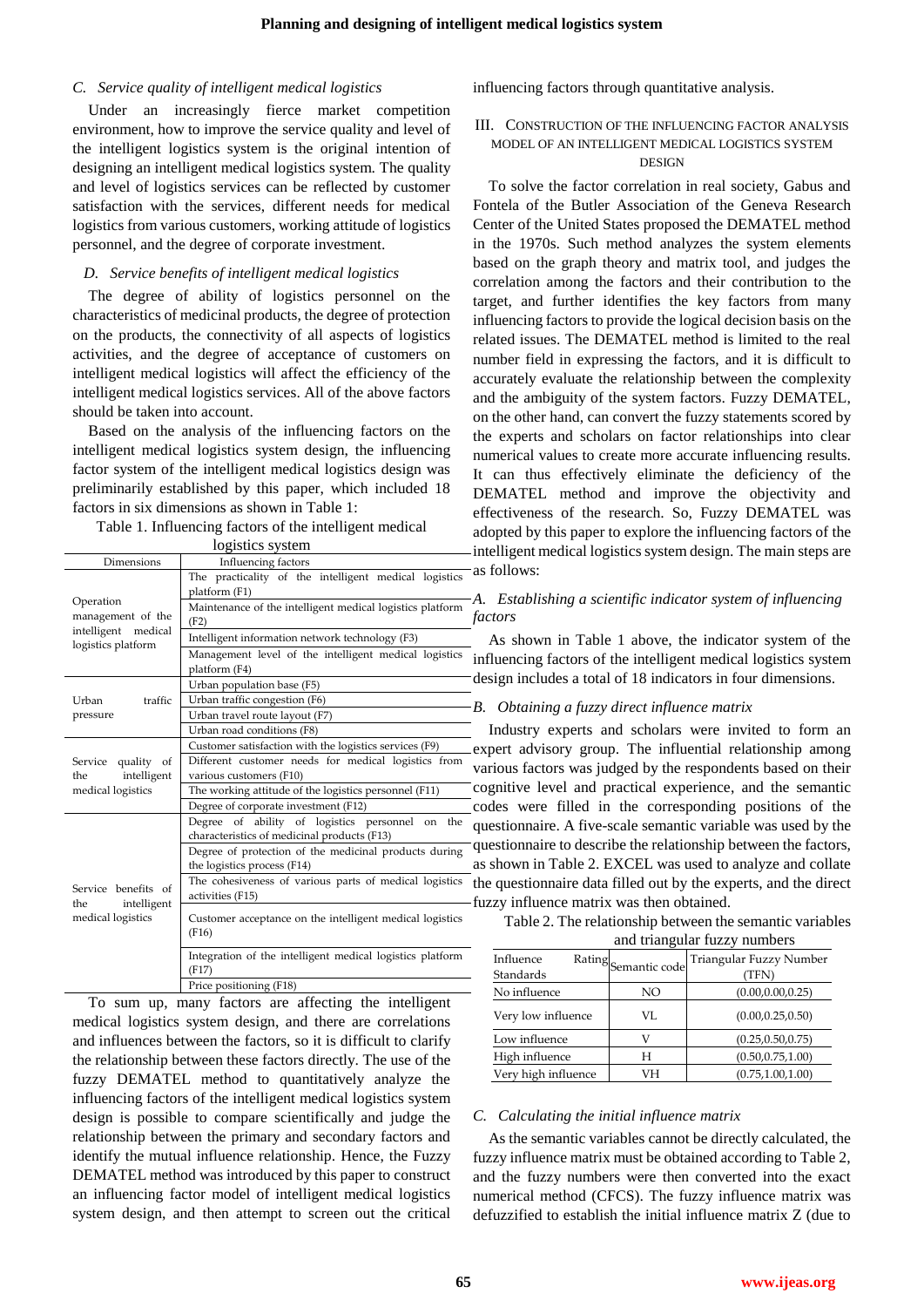## **International Journal of Engineering and Applied Sciences (IJEAS) ISSN: 2394-3661, Volume-6, Issue-11, November 2019**

limited space, the defuzzification step of CFCS was omitted). Assuming there was p number of experts and n number of influencing factors, the initial influence matrix can be expressed as follows. Please see equations (1) and (2).

$$
Z = [z_{ij}]_{n \times n} \tag{1}
$$

$$
z_{ij} = \frac{1}{p} \sum_{k=1}^{p} z_{ij}^{k}
$$
 (2)

In equation (2),  $z_{ij}^k$  indicates the influence value of the kth expert's reflected factor i on the quantitative factor j.

#### *D. Calculating the comprehensive influence matrix*

Step 1. The initial influence matrix was standardized to obtain the influence matrix, and the influence matrix  $X = [x_{ij}]_{n \times n}$ was obtained. The standardized equation is as follow:

$$
X = \frac{z_{ij}}{\max_{1 \le i \le n} \sum_{j=1}^{n} z_{ij}}
$$
(3)

Step 2. The comprehensive influence matrix T was calculated, where I is the unit matrix.

$$
T = X(1 - X)^{-1} = [t_{ij}]_{n \times n}
$$
 (4)

# *E. Drawing a causal coordinate diagram to screen the key factors*

Through the comprehensive influence matrix, the influencing degree D and the affected degree R, the centrality (D+R), and the reasoning degree (D-R) of each factor were calculated, as shown in equations (5) and (6). The centrality was taken as the horizontal axis and the reasoning degree as the vertical axis. A causal diagram that reflected the complicated relationship between the factors was drawn, the importance of each factor in the system was determined, and the key influencing factors were selected.

$$
D_i = \sum_{j=1}^n t_{ij} \tag{5}
$$

$$
R_i = \sum_{i=1}^n t_{ij} \tag{6}
$$

#### IV. SELECTING THE KEY INFLUENCING FACTORS OF THE INTELLIGENT MEDICAL LOGISTICS SYSTEM DESIGN

Based on the needs of the research, 10 authoritative experts and scholars in the field of medical logistics was interviewed by the research team, and the relationship among the 18 influencing factors was judged and graded by these 10 experts. A simple analysis and sorting was conducted on the data using EXCEL, and the data was processed and analyzed by CFCS and DAMATEL methods. The comprehensive influence matrix, effected degree, centrality, and reasoning degree of each factor were then obtained. The key factors affecting the intelligent medical logistics system design was finally screened and obtained.

# *A. Determining the initial influence matrix*

EXCEL was adopted to perform an analysis and sorting on the expert graded data, and the triangular fuzzy numbers between the influencing factors of the intelligent medical logistics system design was obtained. The CFCS method was then used to defuzzify the initial influence matrix. Please see Table 3 for details:

Table 3. Initial influence matrix Z of the influencing factors on the intelligent medical logistics system design

|                 | on the interrigent metrical logistics system design |                         |                |                |           |         |     |         |                         |                         |           |                         |                         |     |                         |                         |                         |                  |
|-----------------|-----------------------------------------------------|-------------------------|----------------|----------------|-----------|---------|-----|---------|-------------------------|-------------------------|-----------|-------------------------|-------------------------|-----|-------------------------|-------------------------|-------------------------|------------------|
| Initial         | Fl                                                  | F2                      | F3             | F4             | F5        | F6      | F7  | F8      | F9                      | F10                     | F11       | F12                     | F13                     | F14 | F15                     | F16                     | F17                     | F <sub>1</sub> s |
| Fl              | ٥                                                   | 2.8                     | 3              | 2.8            | 1.2       | 1.4     | 1.8 | ı       | 3.4                     | 2.4                     | 2         | 3                       | 2.4                     | з   | 3.2                     | 3.2                     | 2.6                     | 2.6              |
| F2              | 3.4                                                 | $\Omega$                | 2.6            | 2.6            | ı         | 1.2     | ı   | 1.2     | 3.4                     | $\overline{\mathbf{2}}$ | 1.6       | 3.2                     | $\overline{\mathbf{2}}$ | 2.6 | $\overline{\mathbf{2}}$ | $\overline{\mathbf{2}}$ | $\overline{\mathbf{2}}$ | $\overline{a}$   |
| F3              | 3.2                                                 | 3.2                     | ٥              | з              | ı         | 1.4     | 1.6 | 1.2     | 1.3                     | 1.4                     | 1.8       | 3.4                     | 1.6                     | 1.8 | 3.4                     | 2                       | 3.2                     | 2.6              |
| F <sub>4</sub>  | 3                                                   | 2.4                     | $\overline{2}$ | $\bullet$      | 0.6       | 0.8     | 2.2 | ı       | 3.8                     | 2.6                     | 2.4       | 3                       | 2.4                     | 3   | 3.2                     | 3.2                     | 2.8                     | 2.6              |
| F5              | R                                                   | 2.4                     | 2.2            | 2.8            | $\bullet$ | 3.6     | 2.8 | 3       | 2.2                     | 2.6                     | 1.6       | 3.2                     | ı                       | 1.2 | 1.2                     | $\overline{a}$          | 1.6                     | 1.2              |
| F6              | 2.6                                                 | $\overline{\mathbf{2}}$ | 1.2            | 1.8            | 2.6       | ۰       | 3.6 | 3.4     | 2.4                     | 0.4                     | 1.8       | $\overline{\mathbf{2}}$ | $\overline{2}$          | 0.4 | $\overline{\mathbf{2}}$ | 2.2                     | $\overline{\mathbf{2}}$ | 2                |
| F7              | 2.6                                                 | 2.4                     | 1.6            | 2.2            | 1.2       | 2.2     | ٥   | 2.8     | $\overline{2}$          | ı                       | 1.2       | 1.4                     | 0.4                     | 2   | 2.4                     | $\overline{2}$          | 2.2                     | $\overline{2}$   |
| F8              | $\overline{2}$                                      | $\overline{2}$          | 1.8            | $\overline{2}$ | 1.8       | 2.4     | 3.8 | $\circ$ | 2.6                     | ı                       | 2         | 2.6                     | 0.2                     | 2.8 | 2.4                     | 1.4                     | 2                       | $\overline{a}$   |
| F9              | 2.8                                                 | 3                       | 2              | 3.4            | 1.2       | ı       | 0.8 | 0.4     | $\circ$                 | 1.6                     | 2.2       | 2.8                     | 1.8                     | 2.6 | 2.2                     | 2.8                     | 2.6                     | 2.4              |
| F10             | 3.2                                                 | 3.2                     | 2.4            | 3.8            | ı         | ı       | 1.2 | 0.8     | 3.6                     | ٥                       | 2.6       | 2.6                     | 3.2                     | з   | $\overline{2}$          | 2.8                     | 2.4                     | 2                |
| F11             | 1.2                                                 | 1.4                     | 0.8            | 2.4            | 0.4       | 0.4     | 0.8 | 0.6     | 3                       | $\overline{a}$          | $\bullet$ | 1.6                     | $\overline{2}$          | 2.8 | 0.8                     | 3                       | ı                       | ٠                |
| F12             | 3.4                                                 | 3.4                     | 3.4            | 3.4            | 1.2       | 0.2     | ı   | 0.2     | $\overline{2}$          | 1.2                     | 2.2       | ٥                       | 1.6                     | 2.4 | 2.8                     | 1.8                     | 3                       | 2.6              |
| F13             | 1.2                                                 | 1.4                     | 0.2            | 1.6            | 0.2       | ۰       | ٥   | 0.3     | 3.2                     | 2                       | 2.8       | 2.2                     | $\bullet$               | 3.4 | 2.4                     | 3                       | $\overline{2}$          | 1.8              |
| F14             | 1                                                   | 1.2                     | 1.5            | 1.8            | 0.2       | $\circ$ | ı   | 0.2     | 3.8                     | 2.4                     | 2         | 3.2                     | 1.4                     | ۰   | 2.2                     | 3.4                     | $\overline{2}$          | $\overline{2}$   |
| F <sub>15</sub> | 4                                                   | 2.4                     | 2.8            | 2.2            | $\Omega$  | ۰       | 0.8 | 0.2     | 3.2                     | 2.2                     | 1.4       | 2.6                     | 1.4                     | 2.8 | ۰                       | 2.6                     | 3.2                     | 3.4              |
| F16             | 2.8                                                 | 2.8                     | 2.6            | 3.4            | 0.4       | 0.4     | 0.4 | 0.2     | 3.2                     | 1.8                     | 2.6       | 3.6                     | 1.2                     | 2.4 | 3.6                     | ۰                       | 3.2                     | 2.8              |
| F17             | 3.8                                                 | 3.6                     | 3.6            | 3.8            | 0.2       | 0.8     | ı   | 0.4     | 3.4                     | 1.2                     | 2.4       | 3.6                     | ı                       | 3   | 3.8                     | 2.6                     | $\circ$                 | 3.6              |
| F18             | 2.8                                                 | 1.6                     | 1.4            | 2.8            | 0.2       | 0.4     | 0.4 | ۰       | $\overline{\mathbf{2}}$ | 1.6                     | ı         | 2.2                     | ı                       | 3.4 | 3.8                     | 3.2                     | 3.2                     | ۰                |

#### *B. Determining the comprehensive influence matrix*

Based on equations (3) and (4), the comprehensive influence matrix T was calculated, as shown in Table 4: Table 4. Comprehensive influence matrix Z of the influencing

factors of the intelligent medical logistics system design

|                 |      |      | $rac{1}{2}$ |      |      |      |      |      |      |      |      |      |      |      |      |      |      |      |
|-----------------|------|------|-------------|------|------|------|------|------|------|------|------|------|------|------|------|------|------|------|
| Total           | Fl   | F2   | F3          | F4   | F5   | F6   | F7   | F8   | F9   | F10  | F11  | F12  | F13  | F14  | F15  | F16  | F17  | F18  |
| F1              | 0.18 | 0.22 | 0.2         | 0.23 | 0.07 | 0.08 | 0.11 | 0.07 | 0.25 | 0.16 | 0.17 | 0.24 | 0.15 | 0.23 | 0.23 | 0.23 | 0.21 | 0.2  |
| F2              | 0.22 | 0.14 | 0.18        | 0.21 | 0.06 | 0.07 | 0.09 | 0.07 | 0.23 | 0.14 | 0.15 | 0.22 | 0.13 | 0.2  | 0.19 | 0.19 | 0.19 | 0.18 |
| F3              | 0.22 | 0.21 | 0.13        | 0.22 | 0.06 | 0.08 | 0.1  | 0.07 | 0.19 | 0.13 | 0.15 | 0.23 | 0.13 | 0.19 | 0.22 | 0.19 | 0.23 | 0.19 |
| F4              | 0.23 | 0.23 | 0.18        | 0.18 | 0.06 | 0.07 | 0.12 | 0.07 | 0.26 | 0.17 | 0.18 | 0.24 | 0.15 | 0.23 | 0.23 | 0.23 | 0.22 | 0.2  |
| F5              | 0.22 | 0.2  | 0.17        | 0.21 | 0.05 | 0.13 | 0.13 | 0.11 | 0.21 | 0.15 | 0.15 | 0.22 | 0.12 | 0.17 | 0.18 | 0.19 | 0.18 | 0.16 |
| F6              | 0.2  | 0.17 | 0.14        | 0.18 | 0.09 | 0.05 | 0.14 | 0.11 | 0.2  | 0.1  | 0.14 | 0.18 | 0.12 | 0.15 | 0.18 | 0.18 | 0.17 | 0.16 |
| F7              | 0.19 | 0.17 | 0.14        | 0.18 | 0.06 | 0.09 | 0.06 | 0.1  | 0.18 | 0.11 | 0.12 | 0.17 | 0.19 | 0.17 | 0.18 | 0.17 | 0.17 | 0.16 |
| F8              | 0.19 | 0.18 | 0.15        | 0.19 | 0.08 | 0.12 | 0.15 | 0.05 | 0.21 | 0.12 | 0.15 | 0.2  | 0.19 | 0.19 | 0.19 | 0.17 | 0.18 | 0.17 |
| F9              | 0.21 | 0.2  | 0.16        | 0.22 | 0.07 | 0.07 | 0.08 | 0.05 | 0.16 | 0.13 | 0.15 | 0.21 | 0.13 | 0.2  | 0.19 | 0.2  | 0.19 | 0.18 |
| F10             | 0.23 | 0.22 | 0.18        | 0.25 | 0.07 | 0.07 | 0.1  | 0.06 | 0.25 | 0.11 | 0.18 | 0.22 | 0.17 | 0.22 | 0.21 | 0.22 | 0.2  | 0.19 |
| F11             | 0.13 | 0.13 | 0.1         | 0.15 | 0.04 | 0.04 | 0.06 | 0.04 | 0.17 | 0.11 | 0.08 | 0.14 | 0.11 | 0.16 | 0.12 | 0.16 | 0.12 | 0.11 |
| F12             | 0.22 | 0.21 | 0.19        | 0.22 | 0.05 | 0.05 | 0.09 | 0.05 | 0.2  | 0.13 | 0.15 | 0.16 | 0.13 | 0.19 | 0.2  | 0.18 | 0.2  | 0.18 |
| F13             | 0.14 | 0.14 | 0.1         | 0.15 | 0.03 | 0.03 | 0.05 | 0.03 | 0.19 | 0.12 | 0.14 | 0.16 | 0.07 | 0.18 | 0.16 | 0.17 | 0.15 | 0.14 |
| F14             | 0.15 | 0.14 | 0.13        | 0.16 | 0.04 | 0.04 | 0.07 | 0.04 | 0.21 | 0.13 | 0.13 | 0.19 | 0.1  | 0.12 | 0.17 | 0.19 | 0.16 | 0.15 |
| F <sub>15</sub> | 0.23 | 0.19 | 0.18        | 0.2  | 0.05 | 0.05 | 0.08 | 0.04 | 0.22 | 0.14 | 0.14 | 0.2  | 0.12 | 0.2  | 0.15 | 0.2  | 0.2  | 0.2  |
| F16             | 0.22 | 0.2  | 0.18        | 0.23 | 0.06 | 0.06 | 0.08 | 0.05 | 0.23 | 0.14 | 0.17 | 0.23 | 0.12 | 0.2  | 0.23 | 0.15 | 0.21 | 0.2  |
| F17             | 0.25 | 0.23 | 0.21        | 0.25 | 0.07 | 0.07 | 0.1  | 0.06 | 0.25 | 0.14 | 0.18 | 0.25 | 0.13 | 0.23 | 0.25 | 0.22 | 0.16 | 0.23 |
| F18             | 0.19 | 0.16 | 0.14        | 0.19 | 0.05 | 0.05 | 0.07 | 0.03 | 0.18 | 0.12 | 0.12 | 0.18 | 0.1  | 0.2  | 0.21 | 0.19 | 0.19 | 0.12 |

#### *C. Establishing a causal relationship diagram*

Based on the comprehensive influence matrix and equations (5) and (6), the influencing degree and the effected degree of each factor were calculated. Hence, the centrality (D+R) value affecting the design-related factors of the intelligent medical logistics system and the reasoning degree (D-R) value was then determined, as shown in Table 5 below: Table 5. Score of each influencing factor in the intelligent

|                | o                                             |              |                                   |                          |
|----------------|-----------------------------------------------|--------------|-----------------------------------|--------------------------|
| factors        | Influencing Influencing Effected<br>degree(D) | degree $(R)$ | Centrality<br>degree (<br>$D+R$ ) | Reasoning<br>degree (D-R |
| F1             | 4.33                                          | 2.62         | 6.93                              | 1.71                     |
| F <sub>2</sub> | 2.86                                          | 3.34         | 6.2                               | $-0.48$                  |
| F3             | 2.94                                          | 2.86         | 5.8                               | 0.08                     |
| F4             | 4.25                                          | 2.59         | 6.84                              | 1.66                     |
| F5             | 2.95                                          | 1.06         | 4.01                              | 1.89                     |
| F6             | 2.66                                          | 1.22         | 3.88                              | 1.44                     |
| F7             | 2.61                                          | 1.68         | 4.29                              | 0.93                     |
| F8             | 2.88                                          | 1.1          | 3.98                              | 1.78                     |
| F9             | 3.2                                           | 3.5          | 6.7                               | $-0.3$                   |
| F10            | 3.15                                          | 2.35         | 5.5                               | 0.8                      |

medical logistics system design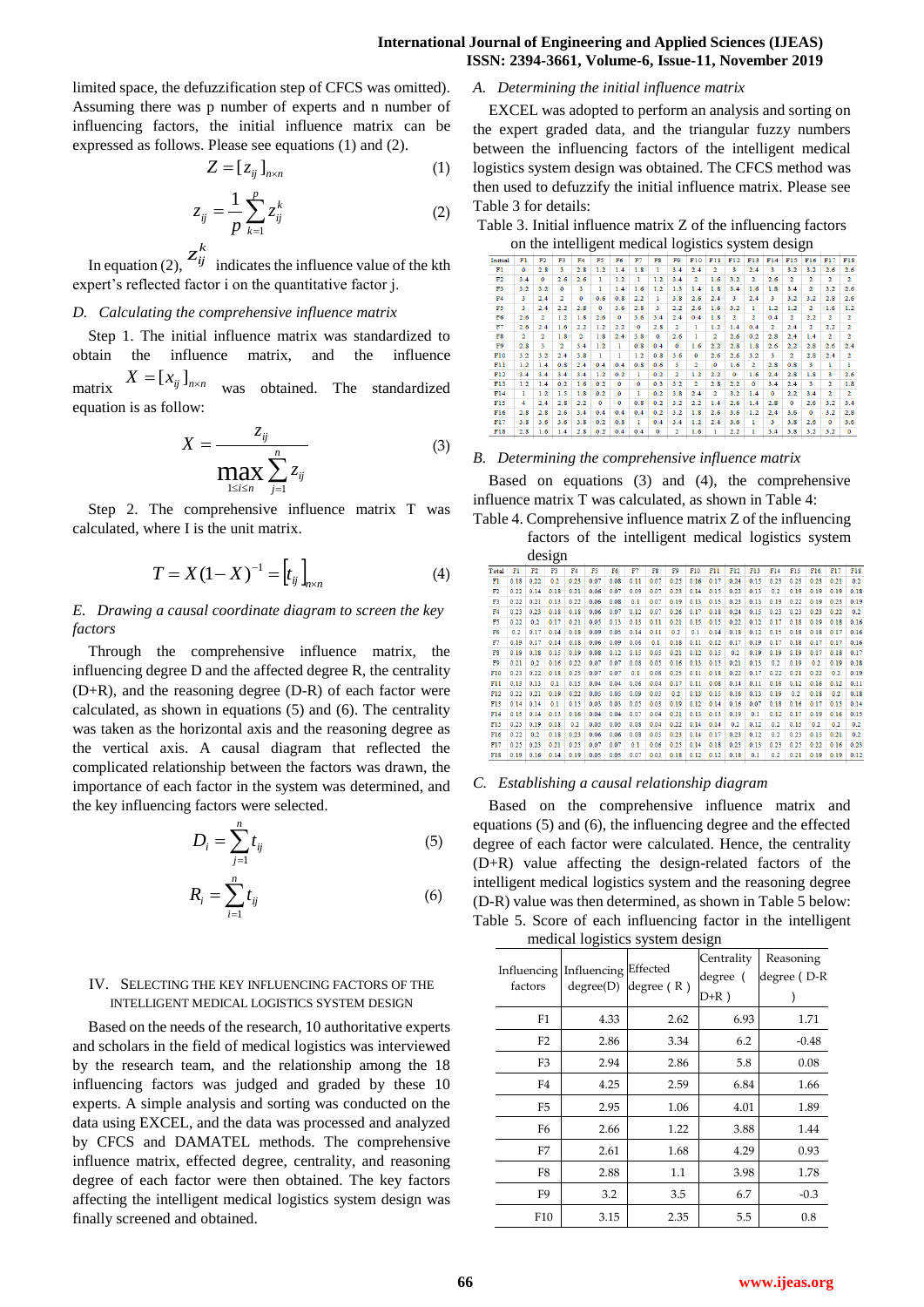| Planning and designing of intelligent medical logistics system |  |  |  |
|----------------------------------------------------------------|--|--|--|
|                                                                |  |  |  |

| F11             | 1.97 | 2.65 | 4.62 | $-0.68$ |
|-----------------|------|------|------|---------|
| F <sub>12</sub> | 2.8  | 3.64 | 6.44 | $-0.84$ |
| F13             | 2.15 | 2.36 | 4.51 | $-0.21$ |
| F14             | 2.32 | 3.43 | 5.75 | $-1.11$ |
| F <sub>15</sub> | 2.79 | 3.49 | 6.28 | $-0.7$  |
| F <sub>16</sub> | 2.96 | 3.43 | 6.39 | $-0.47$ |
| F <sub>17</sub> | 3.28 | 3.33 | 6.61 | $-0.05$ |
| F18             | 2.49 | 3.12 | 5.61 | $-0.63$ |

The (D+R) values in the above table were plotted on the horizontal axis, and the (D-R) values were plotted on the vertical axis to construct a causal relationship among the factors affecting the intelligent medical logistics system design, as shown in Fig. 1:



# *D. Analytical results*

As shown in the causal diagram above, if the average arithmetic value  $(5.391)$  of centrality  $(D+R)$  is taken as the vertical axis, it can divide the causal relationship diagram into four quadrants. The first quadrant represents the core factor area with high centrality (D+R) and reasoning degree ( D-R). The factors in this quadrant are known as the key influencing factors and should be listed as the priority objects. The second quadrant represents the driving factor area, which has a low centrality (D+R) and a high reasoning degree (D-R). Its high independence will affect other minority factors. The third quadrant indicates the independent factor area, where its centrality (D+R) and reasoning degree (D-R) is low, and the interaction with other factors is also low. So, as long as the factors in this area are controlled well, it will be fine. The fourth quadrant indicates the affected factor area, and its centrality (D+R) is high, and the reasoning degree (D-R) is low. The factors in this quadrant need to be managed urgently, and cannot be improved directly, but improved through managing the factors in the first quadrant and the second quadrant. The characteristics of each influencing factor are shown in Fig. 2:

| 2nd quadrant: Driver factor area | 1st quadrant: Core factor  |
|----------------------------------|----------------------------|
| F5 Urban population base         | area                       |
| F6 Urban traffic congestion      | F1 Practicality of the     |
| degree                           | intelligent medical        |
| F7 Urban travel route layout     | logistics platform         |
| F8 Urban road conditions         | F4 Management level of the |
|                                  | intelligent medical        |
|                                  | logistics platform         |
|                                  | F10 Different needs for    |
|                                  | medical logistics from     |
|                                  | various customers          |
| 3rd quadrant: Independent        | 4th quadrant: Affected     |
| factor area                      | factor area                |
| F11 Working attitude of the      | F2 Maintenance of the      |

|                        | logistics personnel          | intelligent medical         |
|------------------------|------------------------------|-----------------------------|
|                        | F13 Degree of ability of the | logistics platform          |
|                        | logistics personnel on the   | F3 Intelligent information  |
|                        | characteristics of medicinal | network technology          |
|                        | products                     | F9 Customer satisfaction    |
|                        |                              | with the logistics services |
|                        |                              | F12 Degree of corporate     |
|                        |                              | investment                  |
| Keasoning degree (D-K) |                              | F14 Degree of protection on |
|                        |                              | medicinal products          |
|                        |                              | during the logistics        |
|                        |                              | process                     |
|                        |                              | F15 Transitional            |
|                        |                              | connectivity of the         |
|                        |                              | medical logistics           |
|                        |                              | activities                  |
|                        |                              | F16 Customer acceptance     |
|                        |                              | on the intelligent          |
|                        |                              | medical logistics           |
|                        |                              | F17 Integration degree of   |
|                        |                              | the intelligent logistics   |
|                        |                              | platform                    |
|                        |                              | F18 Price positioning       |

Fig. 2 Characteristic classification diagram

As shown in Fig. 2, the key influencing factors of the intelligent medical logistics system design are: the practicality of the intelligent medical logistics platform (F1), the management level of the intelligent medical logistics platform (F4), and the different needs for medical logistics from various customers (F10). The driving factors of the intelligent medical logistics system design are: urban population base (F5), urban traffic congestion (F6), urban travel route layout (F7), and urban road conditions (F8). The independent factors of the intelligent medical logistics system design are: the working attitude of the logistics personnel (F11), and the degree of ability of the logistics personnel on the characteristics of medicinal products (F13). The factors in this sector are not easily affected by other factors, and unlikely to cause any influences to other factors also. The maintenance of the intelligent medical logistics platform (F2), the intelligent information network technology (F3), customer satisfaction with the logistics services (F9), and other nine factors are the affected factors. These factors are highly susceptible to other factors, and urgently need to be highly valued. Fig. 2<br>
The constrained the platform of the properties and the strength of the strength of the strength of the strengthening to the metalligent process of the metalligent process of the metalligent and process of the metal

## V. CONCLUSIONS

An influencing factor analysis model for the intelligent medical logistics system design was established by collecting and analyzing the relevant data. The fuzzy DEMATEL method was used by this paper to analyze the causal relationship among the various influencing factors, and the key influencing factors were eventually selected. They are: the practicability of the logistics platform, the management level of the intelligent medical logistics platform, and the different needs for medical logistics from various customers. Therefore, when developing the intelligent medical logistics system platform, it is necessary to combine the actual situation of medical logistics based on a full investigation, analysis, and research to build an intelligent medical logistics platform with high-cost performance, practicability, and applicability. Regarding the management of the medical